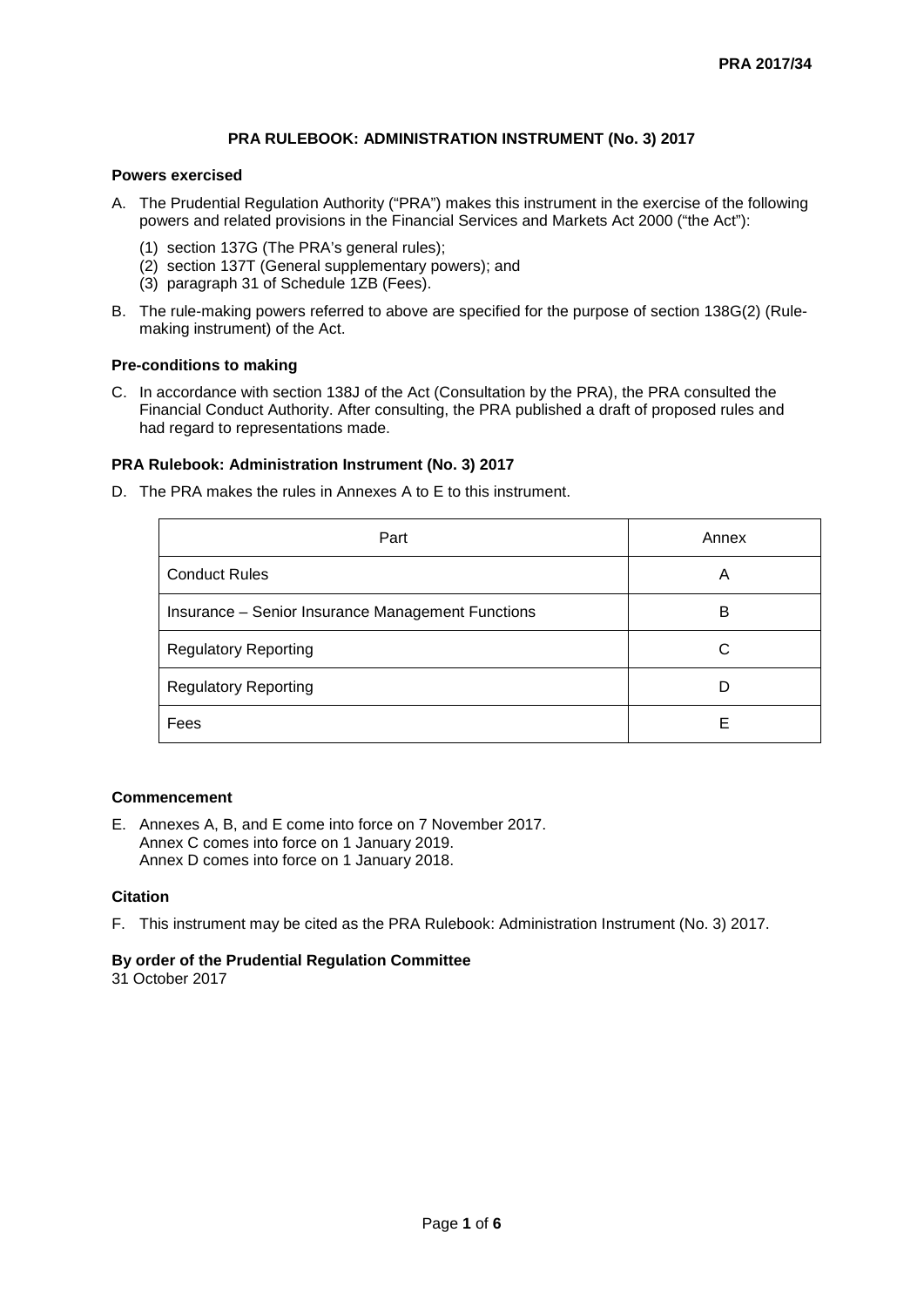# **Annex A**

### **Amendments to the Conduct Rules Part**

In this Annex new text is underlined and deleted text is struck through.

# **1 APPLICATIONS AND DEFINITIONS**

1.2 In this Part, the following definitions shall apply:

*director*

means, in relation to a *firm*, a *person* who is a member of the board of directors of the *firm* or, if there is no such board, the equivalent body responsible for the management of the *firm*;.

…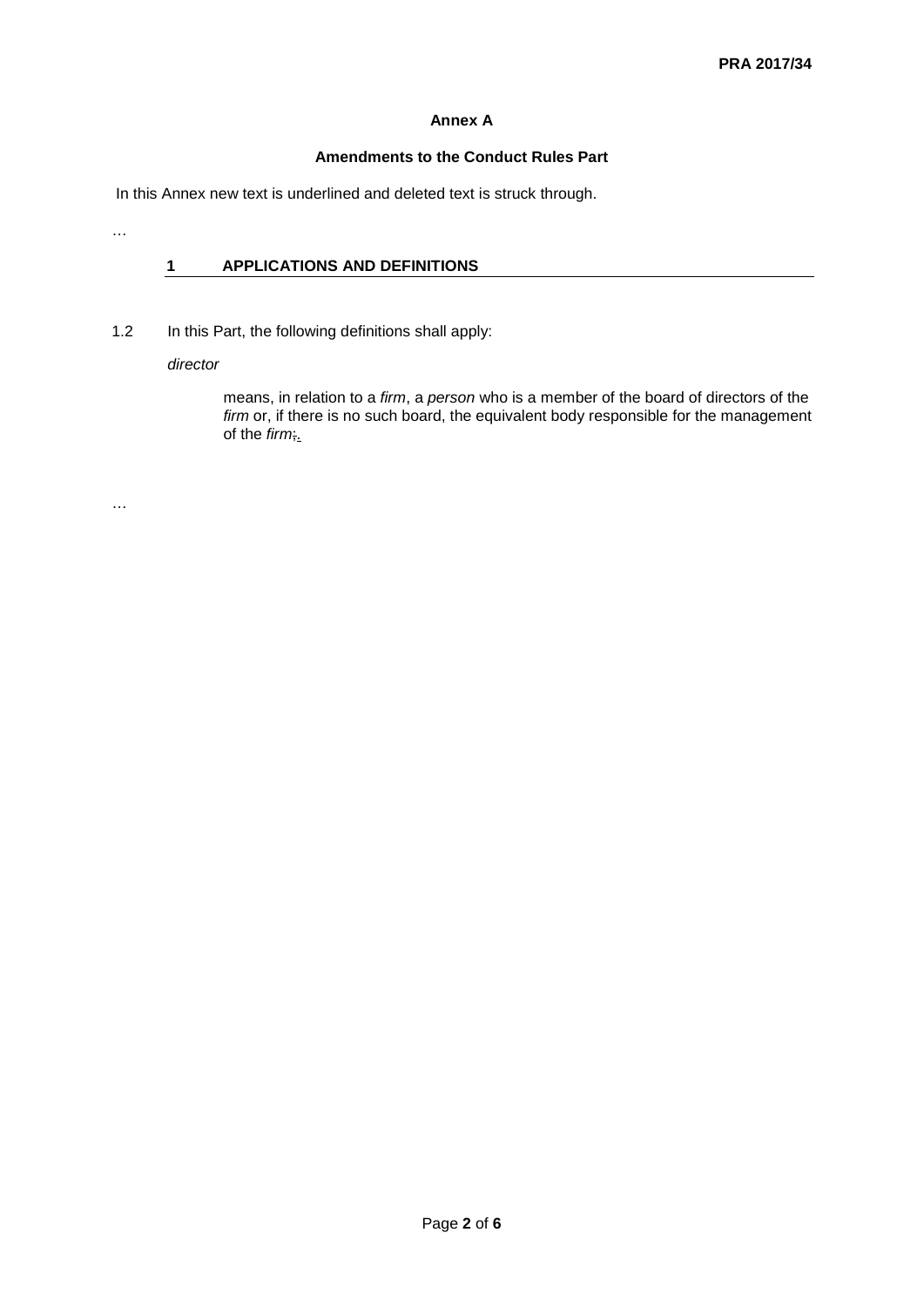### **Annex B**

### **Amendments to the Insurance – Senior Insurance Management Functions Part**

In this Annex new text is underlined and deleted text is struck through.

…

# **6A HEAD OF SMALL RUN-OFF FIRM**

…

6A.2 The *Head of small run-off firm function* (SIMF 26) is the function of:

(1) having responsibility for the conduct of the *regulated activities*; or

(2) chairing the *governing body*

of a *small run-off firm*.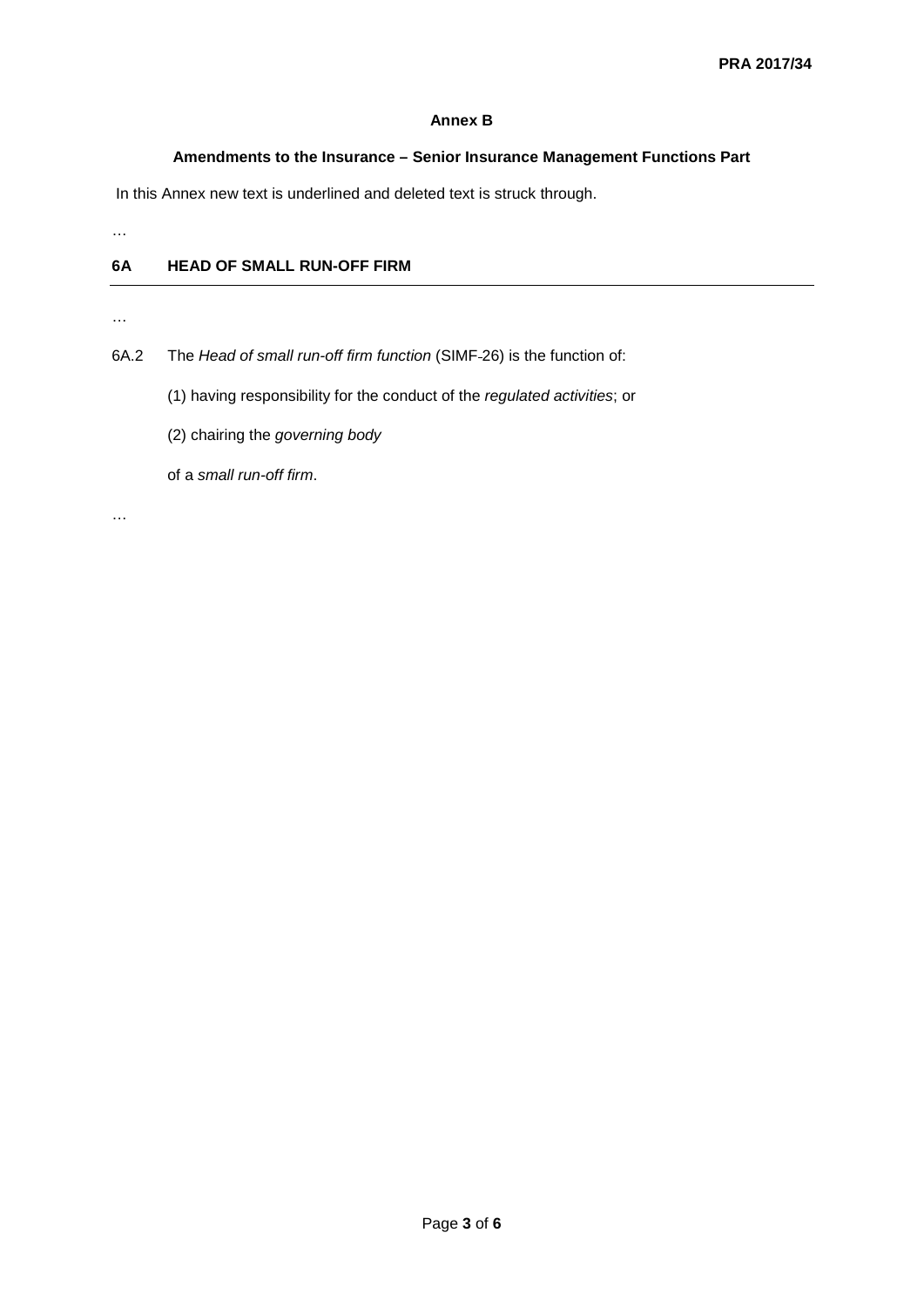# **Annex C**

# **Amendments to the Regulatory Reporting Part**

In this Annex new text is underlined and deleted text is struck through.

# **1 APPLICATIONS AND DEFINITIONS**

…

*initial Capital+ reference date*

means:

(1) In relation to a data item which a ring-fenced body must submit on a subconsolidated basis in accordance with 20.22A, the first of the firm's Capital+ reference dates after the firm became subject to the Ring-Fenced Bodies Part-of the PRA Handbook; or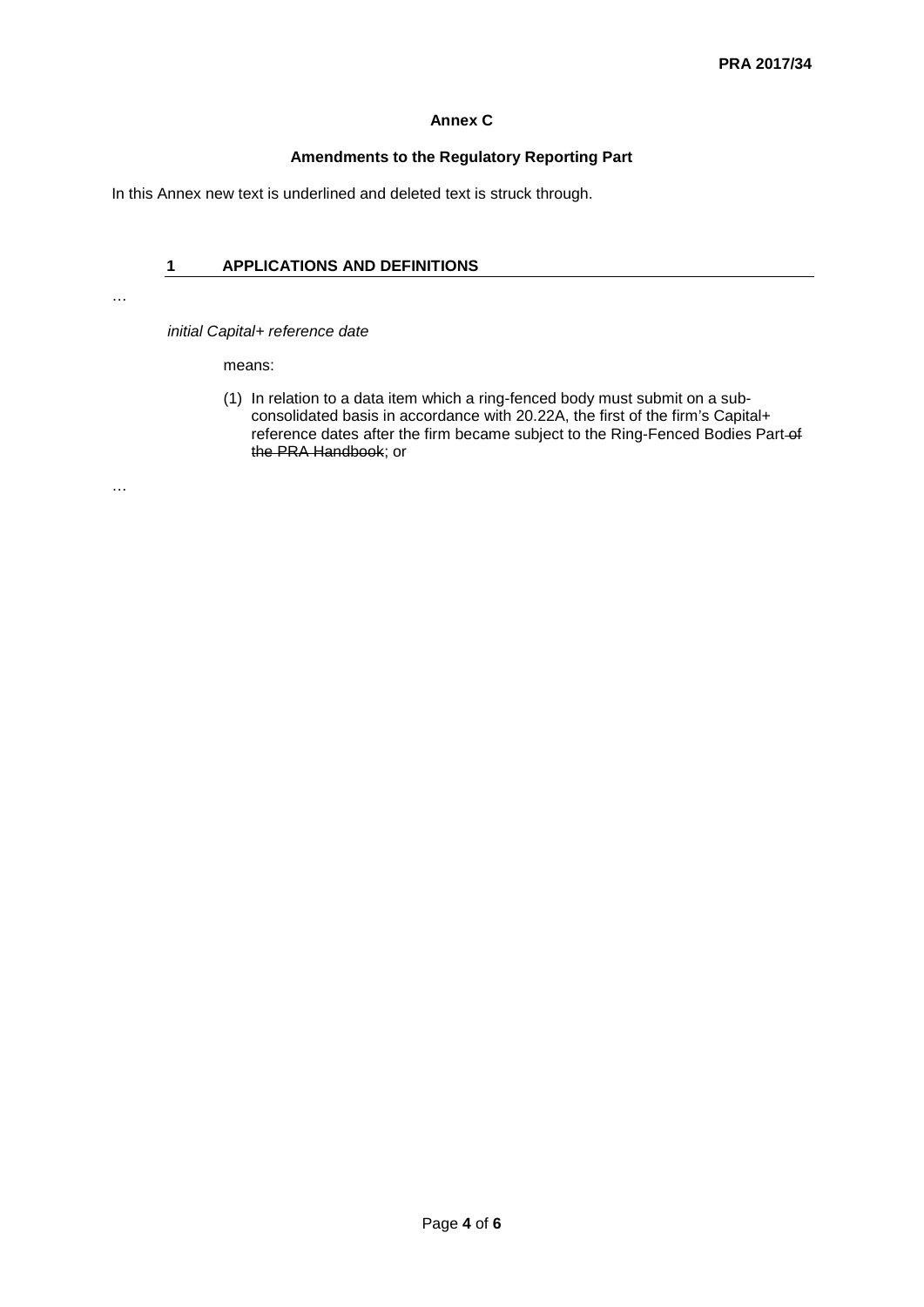# **Annex D**

# **Amendments to the Regulatory Reporting Part**

…

# **7 REGULATED ACTIVITY GROUP 1**

7.1

…

(27) *Firms* in a *UK consolidation group* are exempt from individually reporting this *data item* where they satisfy each of the following conditions:

(a) during the two most recent successive reporting periods set out in 7.2, one *firm* in the *UK consolidation group* ("Firm A") contributed more than 95% of the consolidated *total assets* in the *UK consolidation group* (where the contribution to consolidated *total assets* is calculated as Firm A's *total assets* less any *assets* assets resulting from *intra-group transactions* with the other members of the *UK consolidation group*);

(b) a representative member of the *UK consolidation group* notifies the *PRA* within 30 *business days* of the end of the previous reporting period; and

(c) this *data item* is reported at the level of the *UK consolidation group*.

The contribution of Firm A to the consolidated *total assets* in the *UK consolidation group* must be reassessed at the end of each reporting period. If, for a given reporting period, Firm A ceases to contribute more than 95% of the consolidated *total assets* in the *UK consolidation group,* this exemption is no longer available to the members of the *UK consolidation group*, and a representative member of the *UK consolidation group* must notify the *PRA* of that fact within 30 *business days* of the end of that reporting period.